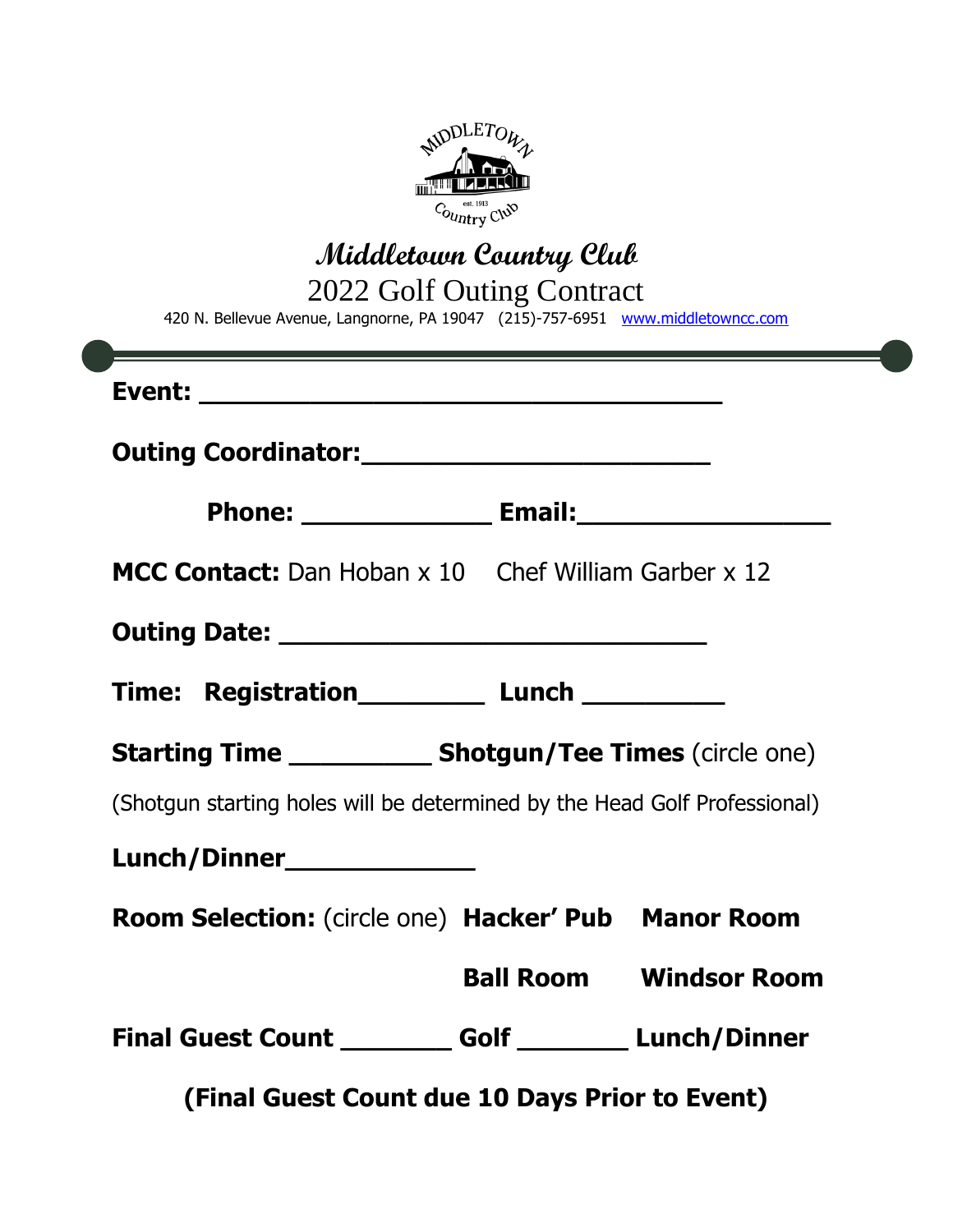| Menu Package Selection: ___________                                                                    |  |  |
|--------------------------------------------------------------------------------------------------------|--|--|
| <b>Special Arrangements:</b>                                                                           |  |  |
| Closest to the Pin____________                                                                         |  |  |
| Longest Drive___________                                                                               |  |  |
| Putting Contest___________                                                                             |  |  |
| Beverage Cart________ Halfway House Tickets_________                                                   |  |  |
| Halfway House Tab_________                                                                             |  |  |
|                                                                                                        |  |  |
|                                                                                                        |  |  |
|                                                                                                        |  |  |
| A \$300 Deposit is required to hold a desired date.                                                    |  |  |
| <b>What's Included:</b>                                                                                |  |  |
| • Shotgun or Modified Shotgun Start (Modified<br><b>Shotgun Starts mandatory for groups under 100)</b> |  |  |
| • Greens Fees and Cart Usage                                                                           |  |  |

- **Cart Assignment Sheets on Carts with names on carts**
- **On-Course Beverage Options**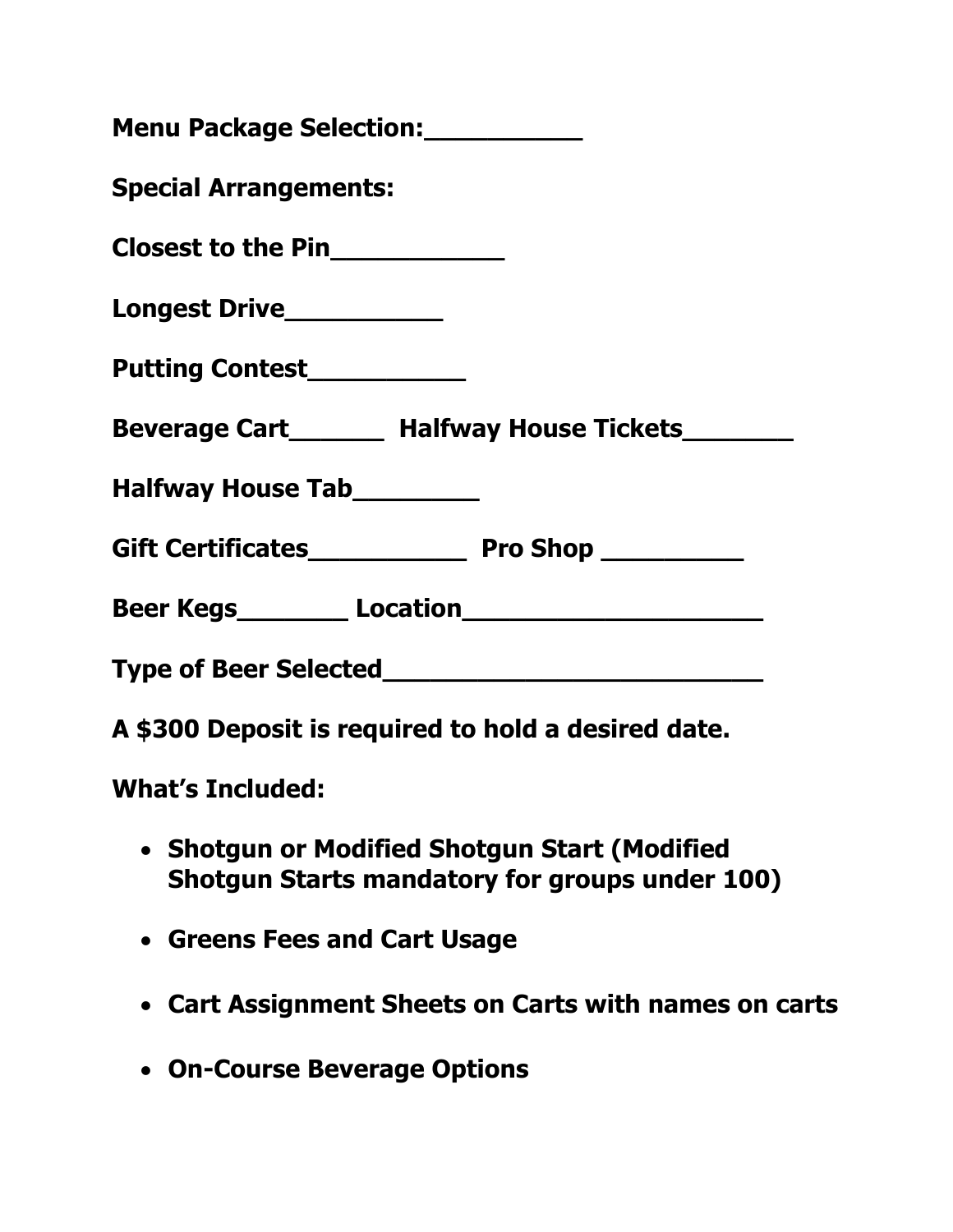- **Practice Putting Green and "Bullpen" Warm Up Nets**
- **Placement and Removal of Sponsor Signage (must be delivered prior to event)**
- **Registration Table for check in**
- **Well-stocked Golf Shop for all of your guests' golfing needs**
- **Customized prize options and tee gifts available**

## **Terms and Conditions**

- Pursuant to the Pennsylvania Liquor Code, Middletown Country Club is the only licensed authority to sell and serve food and beverages on the premises. Therefore, **NO** outside alcohol, food, or beverages (other than water and soft pretzels) are permitted to be brought onto the premises.
- Personal coolers are not permitted by any quests. Outing coordinator is required to communicate this to all guests.
- The final count of golfers and/or lunch/dinner quests must be finalized 10 days prior to the day of the event. This final count will be the number of guests charged on the day of the event.